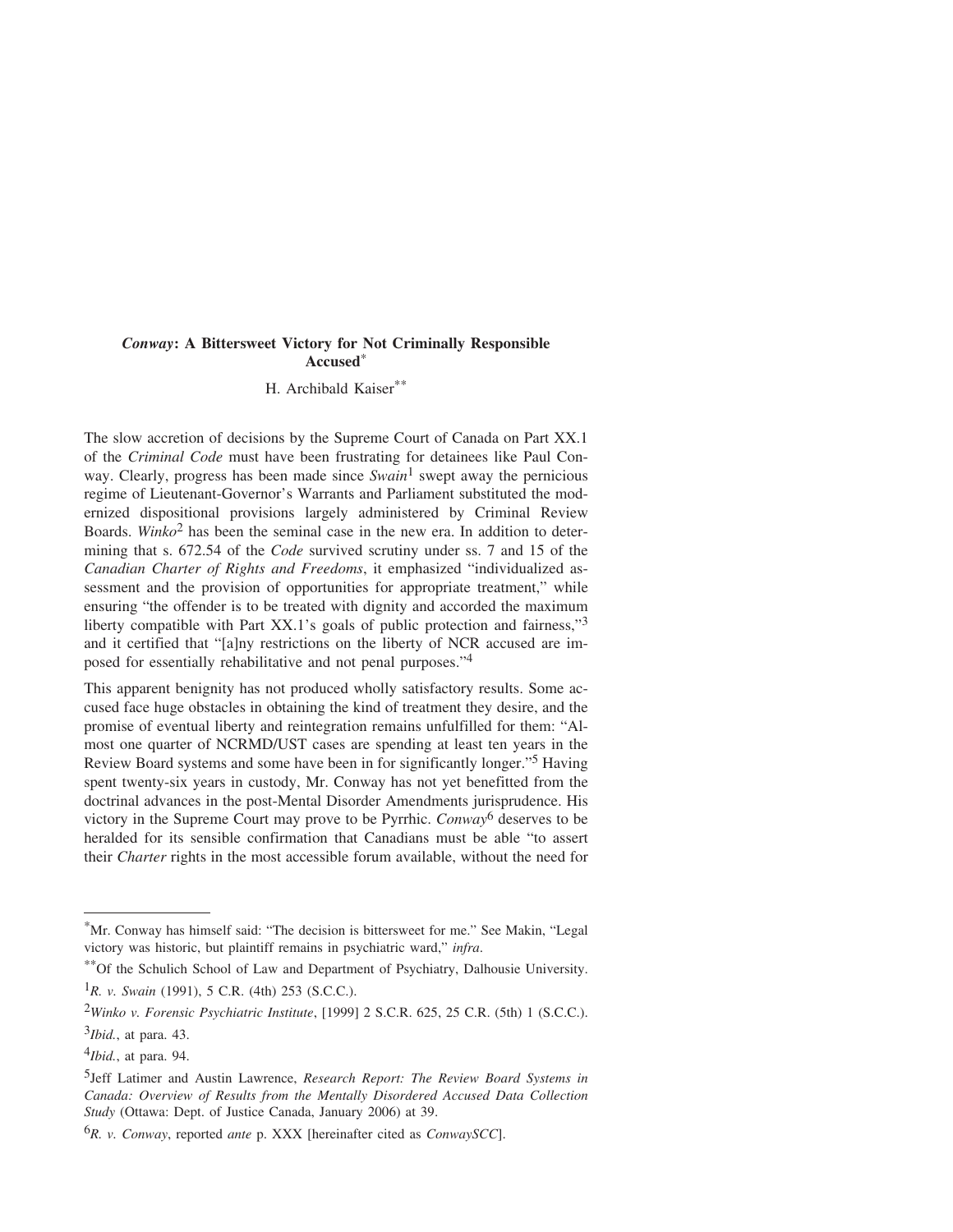bifurcated proceedings between superior courts and administrative tribunals."7 On the other hand, the implications of *Conway* for this accused and for the future of others with a prospective mental disorder defence do not set the stage for an unhesitant celebration.

In this comment, the attractions of *Conway* both for accused subject to Criminal Review Board dispositions and for others detained under provincial mental health legislation are recognized. However, owing to the reasoning in several previous cases cited in *Conway* and its own unsympathetic outlook, the decision is seen as having a restricted potential for accused. Moreover, it is argued that the tolerability in *Conway* of extremely long periods of supervision seems to diminish the likelihood of any Parliamentary or judicial reconsideration of the relevance of the principle of proportionality in mental disorder cases. On balance, it will be concluded that *Conway* may further discourage the utilization of the already rarely invoked not criminally responsible defence.

# **Review Boards and the** *Charter***: A Welcome Combination**

*Conway* will be influential for its according Review Boards what seemed to be in the offing for years: a relatively generous allocation of basic s. 24(1) remedial jurisdiction. Review Boards have finally been recognized as courts of competent jurisdiction whose *Charter* powers have not been fettered by Parliament: a "quasi-judicial body with significant authority over a vulnerable population," "authorized to decide questions of law," and "entitled to decide constitutional questions, including *Charter* questions."<sup>8</sup> Subject to Steve Coughlan's trenchant analysis $9$  and the reservations in the next section, the stage has been set for further opportunities to explore the scope of this authority, based upon whether the "particular remedies sought" are ones which "Parliament appeared to have anticipated would fit within the statutory scheme."<sup>10</sup>

For psychiatric inmates, both civil and criminal, *Conway* establishes a forum where detainees can raise a host of issues where previously there would have been a "denial of early access to remedies," an effective "denial of an appropriate and just remedy."11 While it is unquestionable that its analysis of the Ontario Review Board extends to all other Review Boards constituted under the *Criminal Code*, *Conway* presumptively endows provincial and territorial *Mental*

<sup>7</sup>*Ibid.*, at para. 79.

<sup>8</sup>*Ibid.*, at para. 84.

<sup>9&</sup>quot;Tribunal Jurisdiction over Charter Remedies: Now You See It, Now You Don't," *ante* p. XXX.

<sup>10</sup>*Ibid.*, at para. 85.

<sup>11</sup>*Ibid.*, at para. 79.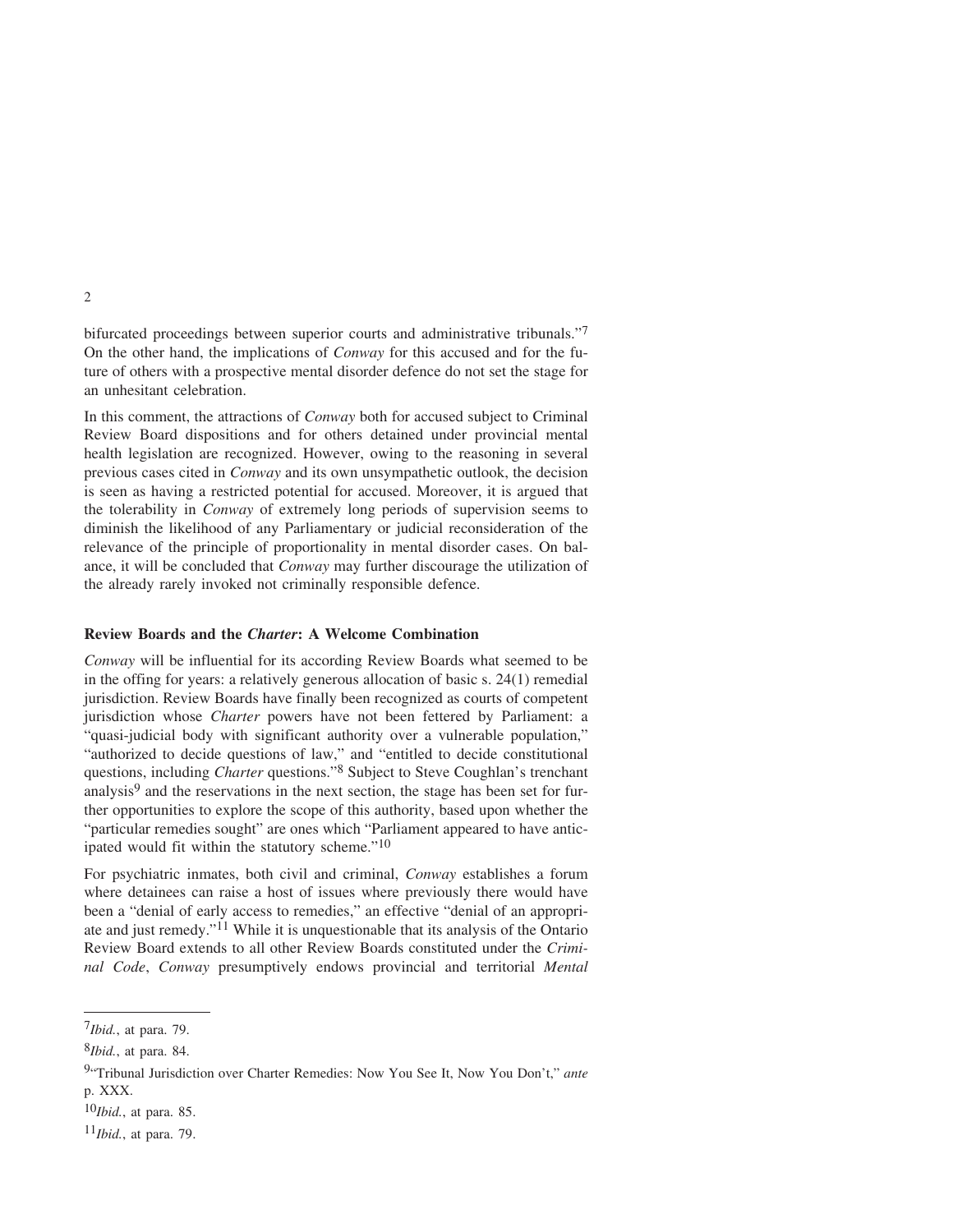*Health Act* tribunals with the same jurisdiction. For example, the Review Board under the *Involuntary Psychiatric Treatment Act* (*I.P.T.A.*)12 is a "specialized statutory tribunal with ongoing supervisory jurisdiction over the treatment, assessment, detention and discharge"<sup>13</sup> of involuntary patients,<sup>14</sup> where nothing in the *I.P.T.A.* suggests that the House of Assembly "intended to withdraw *Charter* jurisdiction from the scope of the Board's mandate."15 The Nova Scotia Review Board under the *I.P.T.A.* is "authorized to decide questions of law,"16 using the same rationale as in *Conway*, as parties "may appeal on any question of law from the findings of the Review Board to the Nova Scotia Court of Appeal."17 The subsequent question in *Conway*, about the fit between the remedies sought and "the statutory scheme," must be answered in both Review Board contexts.18

For civil and criminal mental health detainees (and other prisoners), the availability of the *Charter* at Review Board hearings should provide enhanced access to justice in settings where it has been difficult to invoke the protection of the law, let alone the *Charter*. These tribunals vitally affect the dignity, liberty and living conditions of institutionalized persons. Before *Conway*, the exercise of discretion by clinicians and administrators was virtually invisible and unchallengeable, but now Review Boards can be asked to shine the brighter light of the *Charter* on their decision-making. Early reactions to this aspect of *Conway* have varied, with advocates for persons with disabilities being predictably enthusias-

16*Ibid.*

17*I.P.T.A.*, *supra*, s. 79(1).

18*ConwaySCC*, *supra*, at para. 85.

<sup>12</sup>Stats. N.S. 2005, c. 42.

<sup>13</sup>*ConwaySCC*, *supra*, at para. 84.

<sup>14</sup>See s. 68(1) of the *Involuntary Psychiatric Treatment Act*, *supra*, for the range of applications maintainable before the Review Board, in addition to regular mandatory reviews under s. 37. Other provinces and territories have Review Boards with similar powers, although, consistent with the reasoning of *Conway*, the statutory authority of each tribunal would have to be examined. For instance, see the Alberta *Mental Health Act*, RSA 2000, c. M-13, wherein the review panel is empowered to hear patient applications to challenge admission and renewal certificates and community treatment orders (s. 38) and must also conduct regular reviews of extended periods of involuntary status (s. 39). Appeals are to the Court of Queen's Bench (s. 43). Although the grounds for appeal are not specified, both the chair and vice-chair must be lawyers  $(s, 34(1))$  and the Minister is obliged to "provide secretarial, *legal*, consultative and interpretation services and other assistance to review panels" (s. 34(5)).

<sup>15</sup>*ConwaySCC*, *supra*, at para. 84.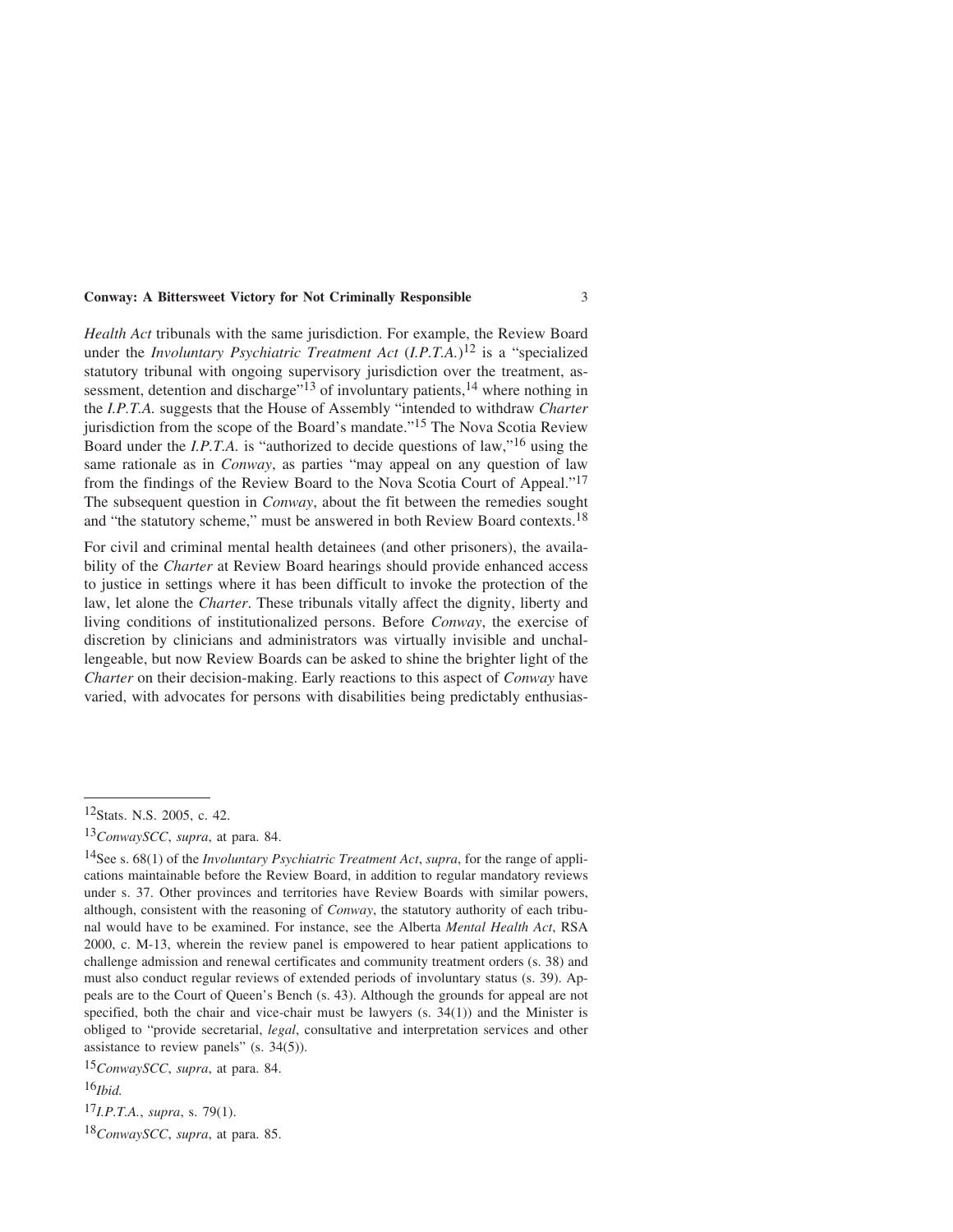tic,19 and clinicians and institutional representatives more reticent or even condemnatory.20

In the United States, where such litigation has been commonplace for some time, the critical gaze of the courts on the troubling issues confronted by patients confined to institutions has assisted the expansion of their rights and has hastened the improvement of the social and physical atmosphere within many facilities. In the 1974 case of *Wolff v. McDonnell*, the United States Supreme Court captured the obligation to bring the Constitution into carceral environments when it famously observed that "... a person is not wholly stripped of constitutional protections when he is imprisoned for a crime. There is no iron curtain drawn between the Constitution and the prisons of this country."21 Michael Perlin said that it is imperative to bring the same lifeline to psychiatric detainees: "It is axiomatic that persons institutionalized because of mental disability must have at least as many, if not more, rights than one charged with or convicted of a criminal offence."22 His text provides a useful survey of the scope of institutional issues that have been examined in the American courts, such as the rights to free exercise of religion, visitation, free expression, counsel, access to justice, sexual interaction, due process in institutional decision-making, and economic fairness in employment.<sup>23</sup> While the *Charter* is different substantively and has a distinctive remedial framework, *Conway* should open Review Board proceedings to comparable assertions on behalf of Canadian mental health detainees, whether criminal or civil.

# **Limits on the Remedial Scope of an Otherwise Auspicious Decision: The New Context**

While *Conway* is, on balance, a promising precedent, it may not be as effective a guarantor of the rights of mental health detainees as would first appear. In part, this is a matter, as Steve Coughlan has argued *ante* p. XXX, of the case merging "the existence of the remedy and the criteria for granting the remedy into a sin-

<sup>19</sup>See Kirk Makin, "Tribunals can apply Charter rights, Supreme Court rules," *The Globe and Mail*, June 11, 2010, reporting Marlys Edwardh, counsel for Mr. Conway, as saying "the sky is the limit . . . an absolutely huge victory."

<sup>20</sup>See Kirk Makin, "Legal victory was historic, but plaintiff remains in psychiatric ward," *The Globe and Mail*, June 18, 2010, noting Kristin Taylor, a CAMH lawyer, as being concerned about delays and complexities, and Richard O'Reilly, a psychiatrist, as predicting that "Charter issues will swamp hearings."

<sup>21</sup>*Wolff v. McDonnell* (1974), 418 U.S. 539 (U.S. Sup. Ct.), 555-56.

<sup>22</sup>Michael L. Perlin, *Mental Disability Law; Civil and Criminal*, 2nd Ed., Volume 2 (Charlottesville: Lexis, 1989), at 394.

<sup>23</sup>*Ibid.*, see Chapter 3C-1, "Other Insitutional Rights", pp. 386-493.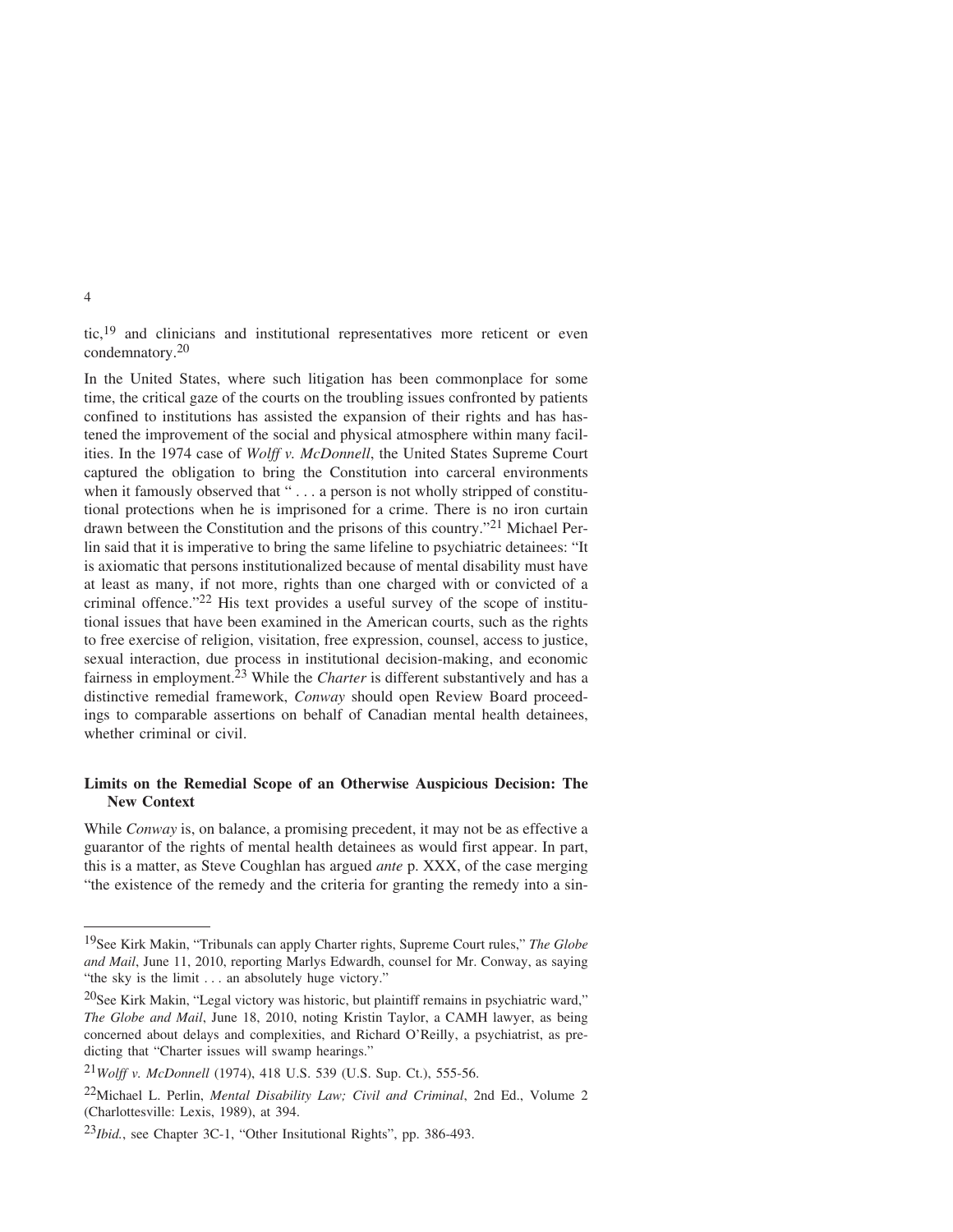gle question." It is also a function of the Supreme Court's overready reliance on some of its precedents in barring Mr. Conway's petition for a s. 24(1) remedy either to free "the Board from statutory limits"<sup>24</sup> and to permit him to have an absolute discharge or, in the event that option was precluded, to provide a treatment order. *Winko*, *Mazzei*25 and *Nasogaluak*26 are cited to support the Court's outlook on the unavailability of absolute discharges, treatment orders and constitutional remedies respectively. The extreme circumstances of *Conway* ought to have motivated the Court to reconsider some of its prior holdings in a more sympathetic and contemporary spirit. This section will first examine the Supreme Court's general standpoint on both statutory interpretation and the availability of s. 24(1) relief in light of emerging international legal norms and the particular challenges presented by persons like Mr. Conway who consistently refuse to accept treatment, before going on to look at the issues surrounding treatment orders and obstacles to the use of the *Charter*.

Lang J.A., dissenting in part in *Conway* at the Ontario Court of Appeal, observed that many accused have "illnesses or conditions that may be difficult, or impossible, to treat" and that "these are some of the most vulnerable members of society" whose treatment by society "is a measure of our civilization."<sup>27</sup> The Supreme Court reiterated at least the first part of these themes in *Conway*, accepting that the Review Board has "authority over a vulnerable population."28 In *J.J.*, albeit in a different statutory context, determining the duty of the courts under adult protection legislation to "impose terms and conditions on plans proposed by the Minister for a vulnerable adult's care,"29 the Supreme Court obliged courts to "monitor the scope" of the limitations on the "adult's autonomous decision making and liberty" and to offer "muscular protection from state intervention incompatible with the adult's welfare."30 *Conway* does not evince the same level of concern for guarding the NCR accused against unwarranted state intrusions, and its attitude on s. 24(1) remedies falls short of providing "muscular protection."

This deficiency is of even more concern given Canada's recent ratification of the *Convention on the Rights of Persons with Disabilities*. The *Convention* signals a

<sup>24</sup>*ConwaySCC*, *supra*, at para. 96.

<sup>25</sup>*Mazzei v. British Columbia (Director of Adult Forensic Psychiatric Services)*, [2006] 1 S.C.R. 326, 36 C.R. (6th) 1 (S.C.C.).

<sup>26</sup>*R. v. Nasogaluak*, 2010 SCC 6, 72 C.R. (6th) 1 (S.C.C.).

<sup>27</sup>*R. v. Conway*, 2008 ONCA 326 (Ont. C.A.) [hereinafter cited as *ConwayONCA*], at para. 64.

<sup>28</sup>*ConwaySCC*, *supra*, at para. 84.

<sup>29</sup>*J. (J.), Re*, 2005 SCC 12 (S.C.C.), at para. 15.

<sup>30</sup>*Ibid.*, at para. 23.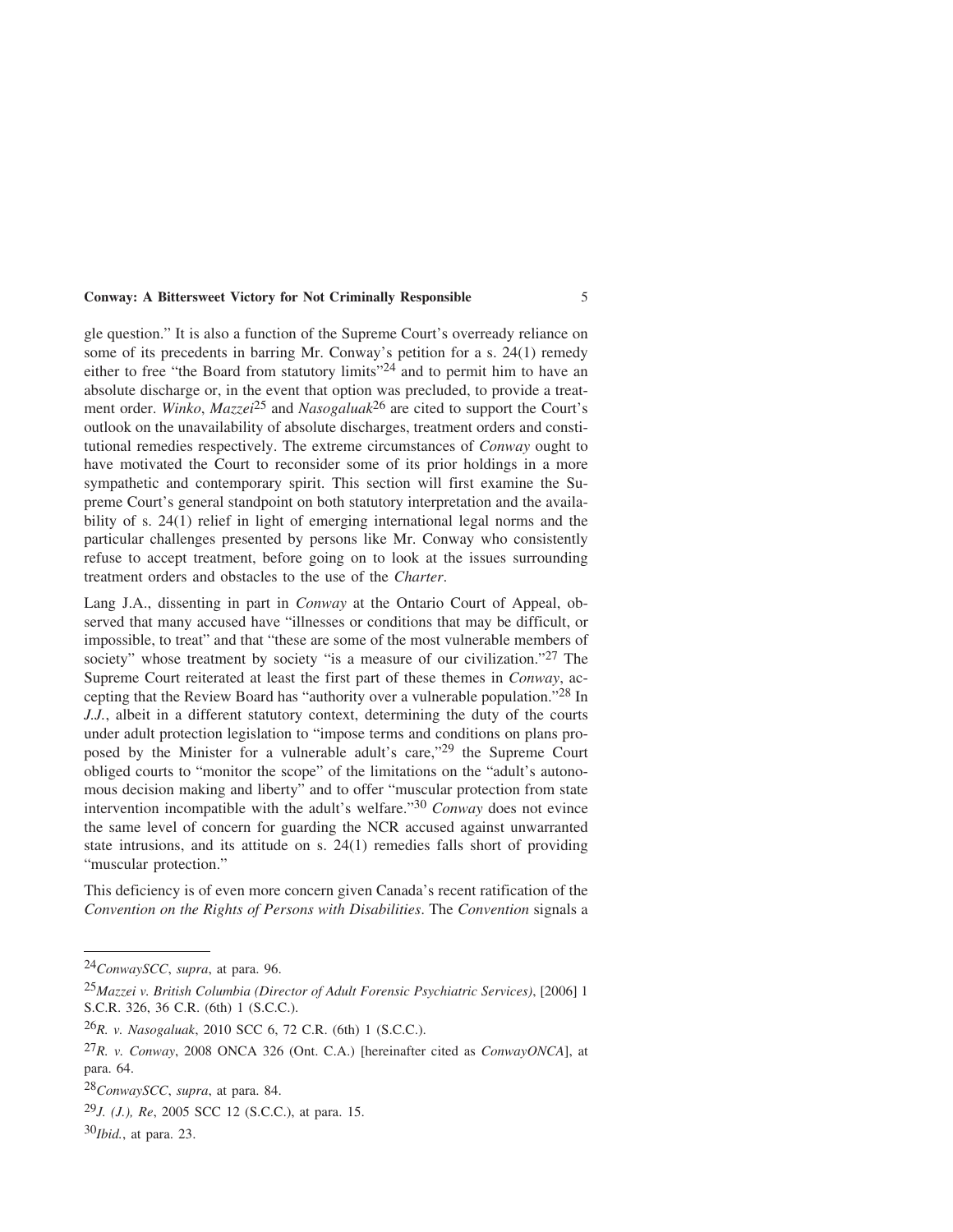shift away from virtually exclusive reliance on the medical model, $31$  with its concentration on illness, clinical discretion, mutability of the individual and decisions founded on best interests judgements, towards a rights-based or disability paradigm. The key insight of the contemporary international consensus reflected in the Convention is that "[d]isability is not intrinsic, but rather extrinsic . . . situated not in an individual pathology, but in society's failure to embrace diverse ways of being in the world."32 The *Convention* should encourage a frontal assault on the amplified stigma, "the largest barrier to change in every level of the system,"33 that surrounds persons with mental illness who are in conflict with the law and should foster a recognition of the "sanism" that "permeates mental disability law."34 The *Convention* buttresses the requirement to reconsider many doctrines and precedents in a manner which is more consistent with its progressive normative emphasis, including the exhortation in Article 14(1)(b) that " . . . the existence of a disability shall in no case justify a deprivation of liberty." Despite the *Convention* not having been acted upon statutorily, Canada is obliged to consider the relevance of the *Convention* in situations such as those exposed in *Conway*, although none of its underlying precedents seem to echo its spirit. While beyond the scope of this comment, basic principles of international and domestic law compel some incorporation of the *Convention*. For example,

<sup>31</sup>U.N.G.A. A/61/661, December 2006. The *Convention* was signed by Canada on March 30, 2007 and ratified on March 11, 2010. See Foreign Affairs and International Trade Canada, News Release, No. 368, "Government of Canada Tables Convention on Rights of Persons with Disabilities" (3 December 2009), online: Foreign Affairs and International Trade Canada <http://www.international.gc.ca/media/aff/news-communiques/2009/368.aspx?lang=eng>. The accompanying "Backgrounder-Convention on Rights of Persons with Disabilities" notes that "[t]he Convention embodies an *important shift toward a human dignity approach to disability and away from a charity and medical model approach*" [emphasis added].

<sup>&</sup>lt;sup>32</sup>Catherine Frazee, "Disability Studies: The Unexpected Guest in Health Law Discourse," *Special Edition Health L.J.* (2003) 257 at 260. Acceptance of the disability model requires society "to remove structural constraints that would enable more people to participate and gain access to social resources." Christopher Donaghue, "Challenging the Authority of the Medical Definition of Disability: An analysis of the resistance to the social constructionist paradigm," *Disability and Society* 18 (2003) 199 at 204.

<sup>33</sup>Senate of Canada, Interim Report of the Standing Committee on Social Affairs, Science and Technology, Report 1, *Mental Health, Mental Illness and Addiction: Overview of Policies and Programs in Canada*, Part 3, Ch. 8.2.1.

<sup>&</sup>lt;sup>34</sup>Professor Michael L. Perlin has developed this concept: "[A]n irrational prejudice of the same quality and character of other irrational prejudices that cause (and are reflected in) prevailing social attitudes of racism, sexism, homophobia and ethnic bigotry." "'A Change Is Gonna Come': The Implications of the United Nations Convention on the Rights of Persons with Disabilities for the Domestic Practice of Constitutional Mental Disability Law," *Northern Illinois Univ. L.R.* 29 (2008-9) 483 at 487.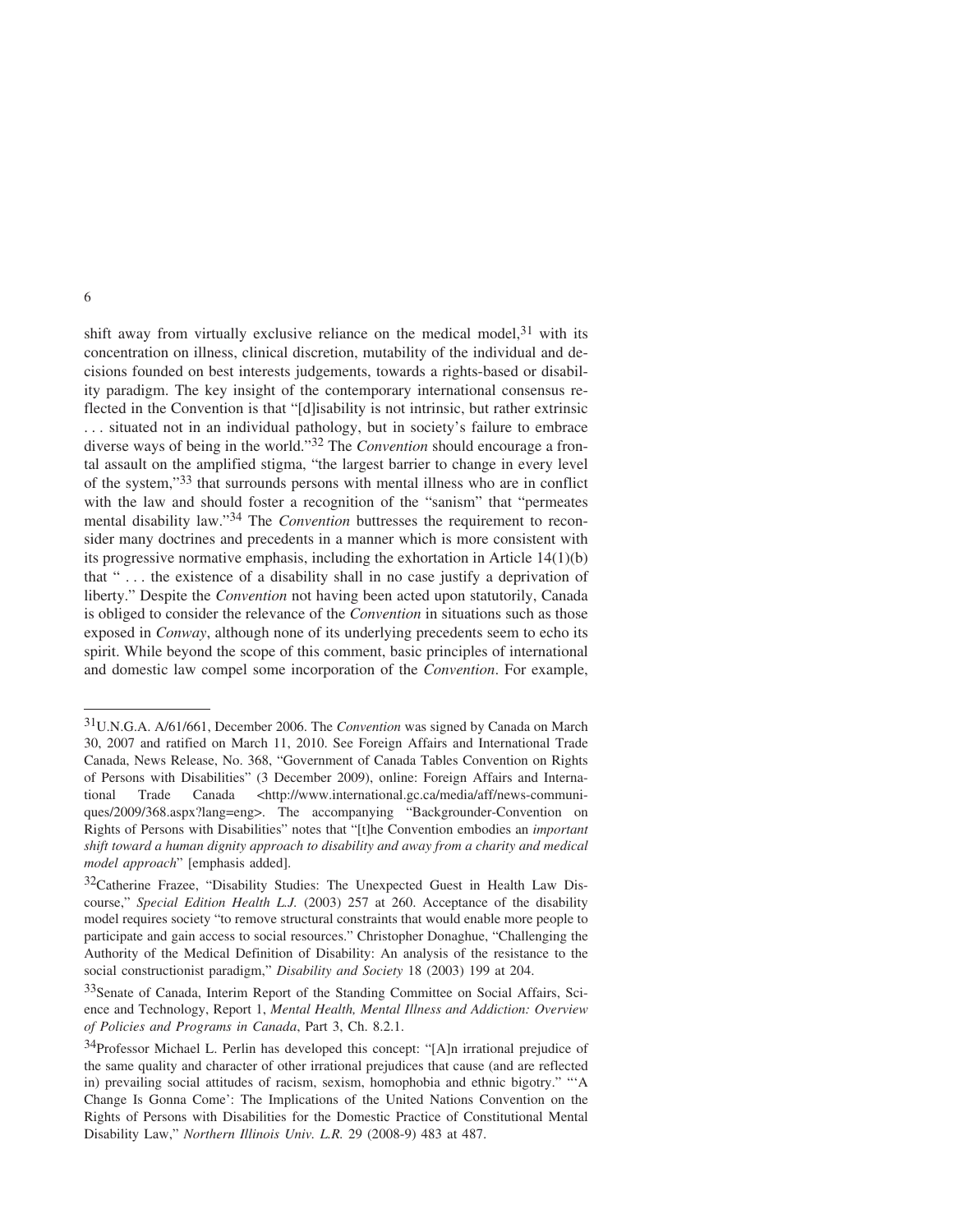the United Nations advises that "[o]ne of the fundamental obligations contained in the Convention is that national law should guarantee the enjoyment of the rights enunciated in the Convention."35 Within Canada, the Supreme Court has emphasized the necessity of statutory implementation of a *Convention*, but has affirmed that "the values reflected in international human rights law may help inform the contextual approach to statutory interpretation and judicial review."36

#### **Interpretative Limits**

Mr. Conway was originally refused an absolute discharge on non-constitutional grounds by the Review Board, as it found that he remained a significant threat to public safety. The Ontario Court of Appeal did not interfere with this conclusion, but nonetheless allowed the appeal on the merits and remitted "the matter back to the ORB for a new hearing to consider which conditions, if any, should be imposed in order to break the impasse."37 The Supreme Court determined that Parliament had withdrawn the power to give an absolute discharge in the face of the finding that the accused remained a threat, as to do so "would frustrate the Board's mandate" and "undermine the balance required by s. 672.54."38 The passages from *Winko* which the Court relies upon in *Conway* appear to justify this conclusion, but highly unusual cases such as *Conway* ought to inspire a more flexible interpretation of the *Winko* case and should provide the impetus for a more open stance on s. 24(1). For many accused, treatment may be "necessary to stabilize the mental condition of a dangerous NCR accused."39 For an uncertain proportion of accused, such as Mr. Conway, it is obvious that the essence of the approach of the institution, mandating that "antipsychotic medication is a necessary precondition for any successful course of treatment,"40 has failed and that continued living in an institutional environment will be counterproductive.

Mr. Conway's refusal of drug therapy is reminiscent of other patients who are adamant about their decisions. In *Fleming*, 41 the Ontario Court of Appeal

<sup>35</sup>United Nations, *From Exclusion to Equality; Realizing the rights of persons with disabilities*, Handbook for Parliamentarians (Geneva: U.N., 2007), at 52.

<sup>36</sup>*Baker v. Canada (Minister of Citizenship & Immigration)*, [1999] 2 S.C.R. 817 (S.C.C.), at para. 70, per L'Heureux-Dubé J.

<sup>37</sup>*ConwayONCA*, *supra*, at para. 34.

<sup>38</sup>*ConwaySCC*, *supra*, at para. 98.

<sup>39</sup>*Winko*, *supra*, at para. 39.

<sup>40</sup>*ConwayONCA*, *supra*, at para. 9.

<sup>41</sup>*Fleming v. Reid* (1991), 4 O.R. (3d) 74 (Ont. C.A.). Mr. Conway has been a frequent litigant concerning, among other issues, his objection to the use of anti-psychotic medica-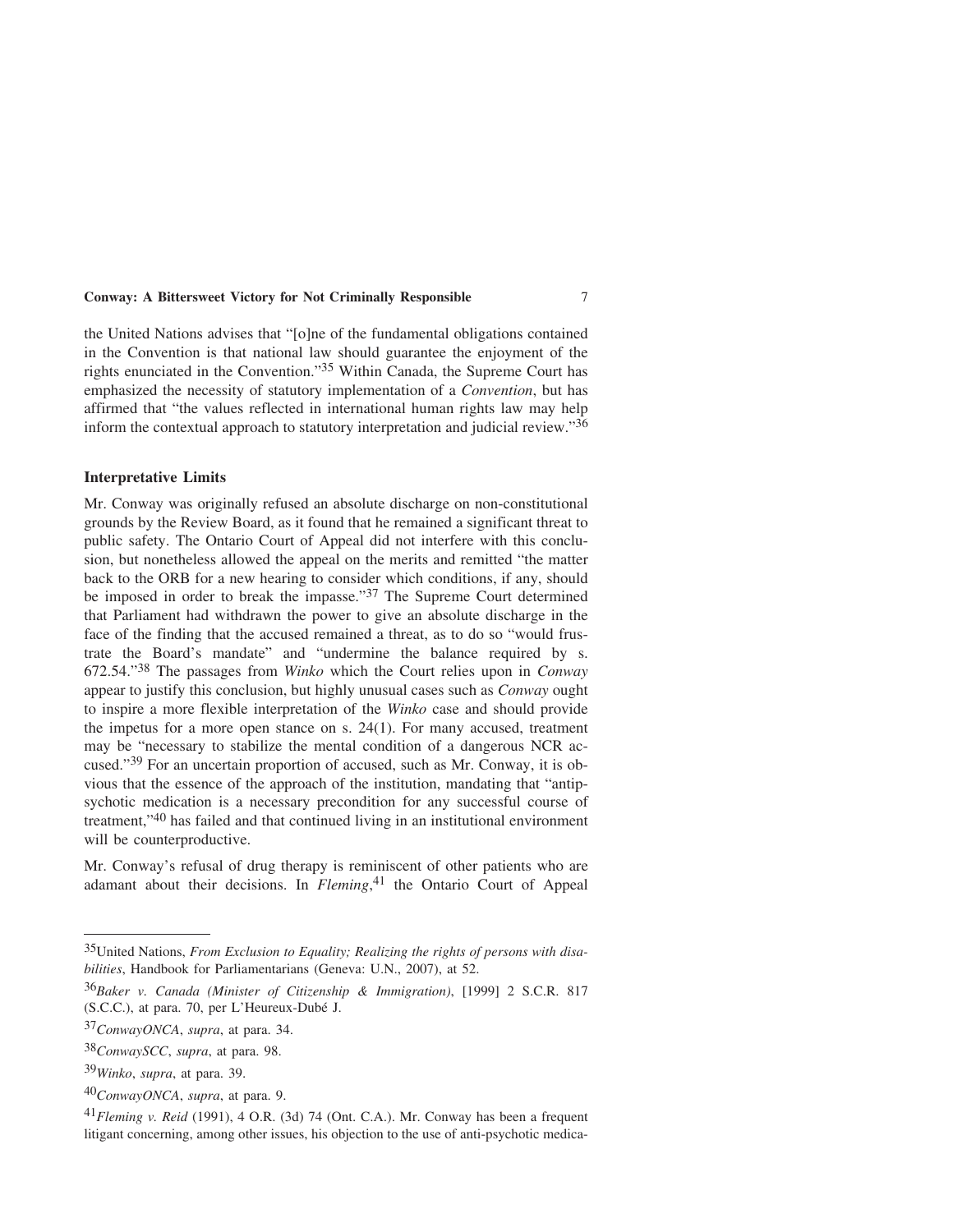promulgated the "common law right to determine what shall be done with one's own body and the constitutional right to security of the person"42 and demonstrated its understanding of the patient's outlook: "Few medical procedures can be more intrusive than the forcible injection of powerful mind-altering drugs which are often accompanied by severe and sometimes irreversible side effects."43 Similarly, in *Starson*, 44 the Supreme Court in deciding that Mr. Starson had the capacity to refuse medication, noted that "[t]he wisdom of Professor Starson's treatment decision is irrelevant,"45 and that "[h]e believes that all previous medication of a similar kind has significantly dulled his thinking . . . medication has invariably made him miserable in the past."46

It would be more consistent with the evolving understanding of disability, symbolized by the *Convention on the Rights of Persons with Disabilities*, to accept the capable decisions of patients (or their substitute decision-makers) to refuse some forms of treatment and to recognize that continued hospitalization is, in many ways, like an iatrogenic infection or other complication of treatment. That is, the institution's activity, manner, treatment, therapy or diagnostic procedures may induce or assist in prolonging symptoms. While it would be an overstatement to claim that Mr. Conway's institutionalization is responsible for all of his "inappropriate, antisocial and unlawful behaviour,"47 as summarized by the Ontario Court of Appeal, it is not too speculative to suggest that his ongoing con-

tion. See, e.g., *Conway v. Fleming*, [1996] O.J. No. 1242 (Ont. Gen. Div.), in which Gibson J. dismissed his action for damages based upon his having been subjected to an involuntary injection to control his behaviour. See also *Conway v. Jacques*, [2002] O.J. No. 2333 (Ont. C.A.), wherein the Ontario Court of Appeal allowed an appeal by Dr. Jacques and required Mr. Conway's substitute decision-maker to act in his best interest, rather than in accord with his prior capable wishes to refuse anti-psychotic medication, which were "not applicable in the circumstances" (para. 40). In *Conway v. Darby*, [2008] O.J. No. 4205 (Ont. S.C.J.), Mr. Conway's appeal against the decision of the Consent and Capacity Board that he was incapable of consenting to treatment with anti-psychotic medication was allowed and the matter was remitted back to the Board with new procedural directions. Mr. Conway is also pursuing a complaint of discrimination before the Ontario Human Rights Tribunal (see *Conway v. Ontario (Ministry of Health and Long Term Care)*, 2009 HRTO 1952). He has in addition made an application for writs of habeas corpus and mandamus before the Ontario Superior Court of Justice, in *Conway v. Barbaree et al*, Court File No. CR-09-00000242-00M0 (January 19, 2010).

<sup>42</sup>*Ibid.*, at para. 41.

<sup>43</sup>*Ibid.*, at para. 42.

<sup>44</sup>*Starson v. Swayze*, 2003 SCC 32 (S.C.C.).

<sup>45</sup>*Ibid.*, at para. 112.

<sup>46</sup>*Ibid.*, at para. 67.

<sup>47</sup>*ConwayONCA*, *supra*, at para. 8.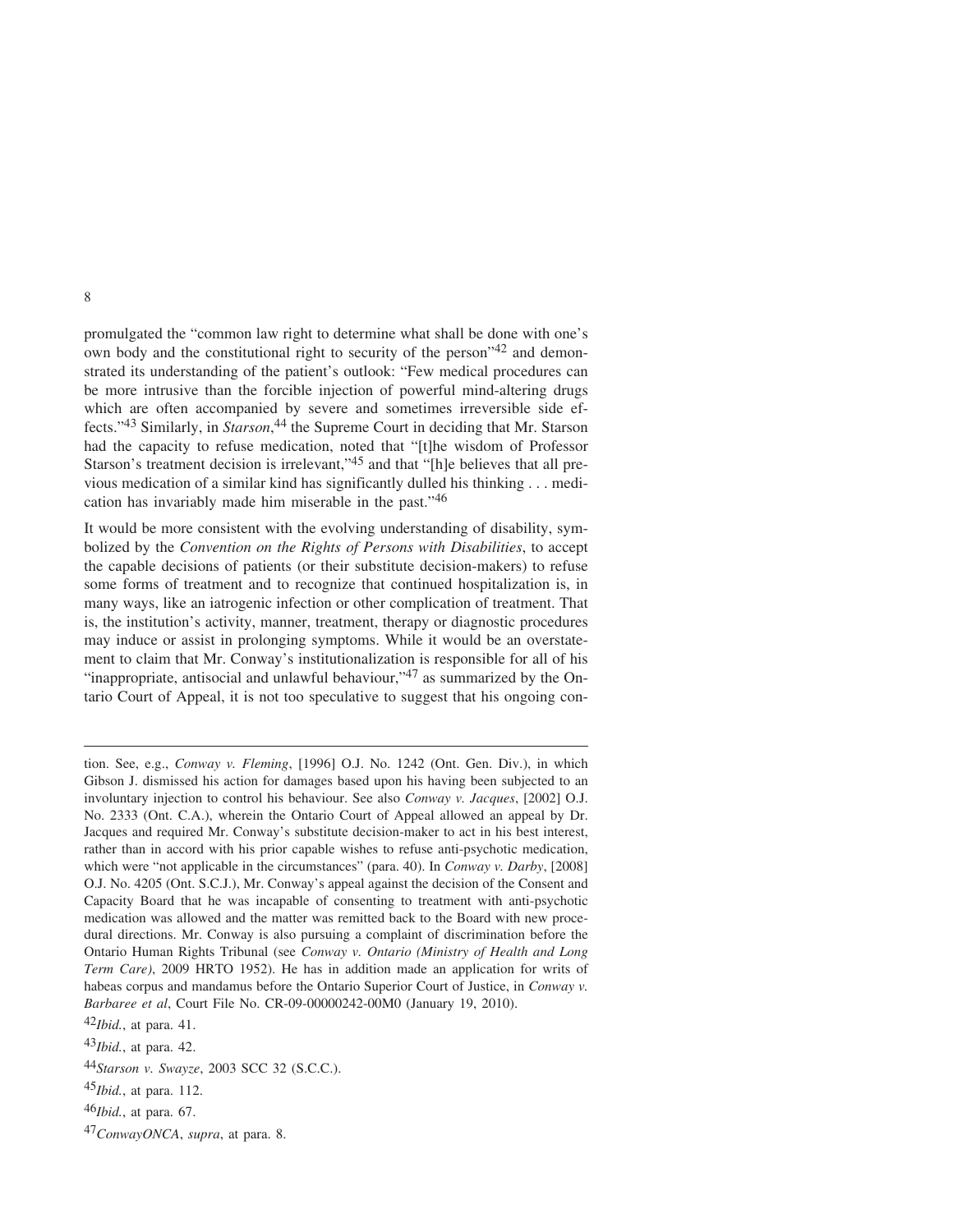finement not only produces the setting for his acting out, but makes a causal contribution to his maladaptive patterns. Society may well be protected adequately from some accused, even when he or she is untreated or incompletely treated, by the utilization of other controls over living in the community which are available through the criminal law and by the provision of appropriate supports and services. As noted in *Winko*, a Review Board is not permitted to "refuse to grant an absolute discharge because it harbours doubts as to whether the NCR accused poses a significant threat to the safety of the public."48 Review Board authority over an accused is only maintainable where "the individual poses a significant risk of committing a serious criminal offence."49 Mr. Conway's contention that s. 24(1) should be able to be used to provide him with an absolute discharge "notwithstanding the Board's finding that he is a significant threat to public safety"<sup>50</sup> may not be too far-fetched if the nature of the risks posed by him were anticipated prior to any release from Review Board control and the public was adequately protected by a compendium of measures outside the dispositional provisions of Part XX.1 of the *Criminal Code*. Public protection may still be achieved, were a Review Board or court to find that the remedy under s. 24(1) for a constitutional infringement was an absolute discharge. This level of reconsideration of the *Winko* interpretation of s. 672.54 and the *Conway* articulation s. 24(1) of the *Charter* does not seem to be on the immediate horizon for the Supreme Court.

### **Other Limits on Treatment Orders and s. 24(1) Remedies**

*Conway* depends on *Mazzei* to deny the accused's second s. 24(1) petition, for "an order directing CAMH to provide him with alternative treatment and/or an order directing CAMH to ensure that he can access psychotherapy."51 The majority of the Ontario Court of Appeal had remitted the case back to the Review Board, concerned that the Board "did not address the clear treatment impasse," and maintained that the reliance on "several suggestions" rather than including conditions was unreasonable.<sup>52</sup> Lang J.A. concurred in this aspect of the decision, although in a slightly more directive manner, providing "*Mazzei*-type guidance regarding treatment," particularizing the Review Board's suggestions concerning "whether Mr. Conway sustained any brain damage, for a 'renewed

<sup>48</sup>*Winko*, *supra*, at para. 49.

<sup>49</sup>*Ibid.*, at para. 57.

<sup>50</sup>*ConwaySCC*, *supra*, at para. 96. The median disposition, a discharge subject to the conditions, under s. 672.54(b) might be another option.

<sup>51</sup>*Ibid.*, at para. 96.

<sup>52</sup>*ConwayONCA*, *supra*, at para. 34.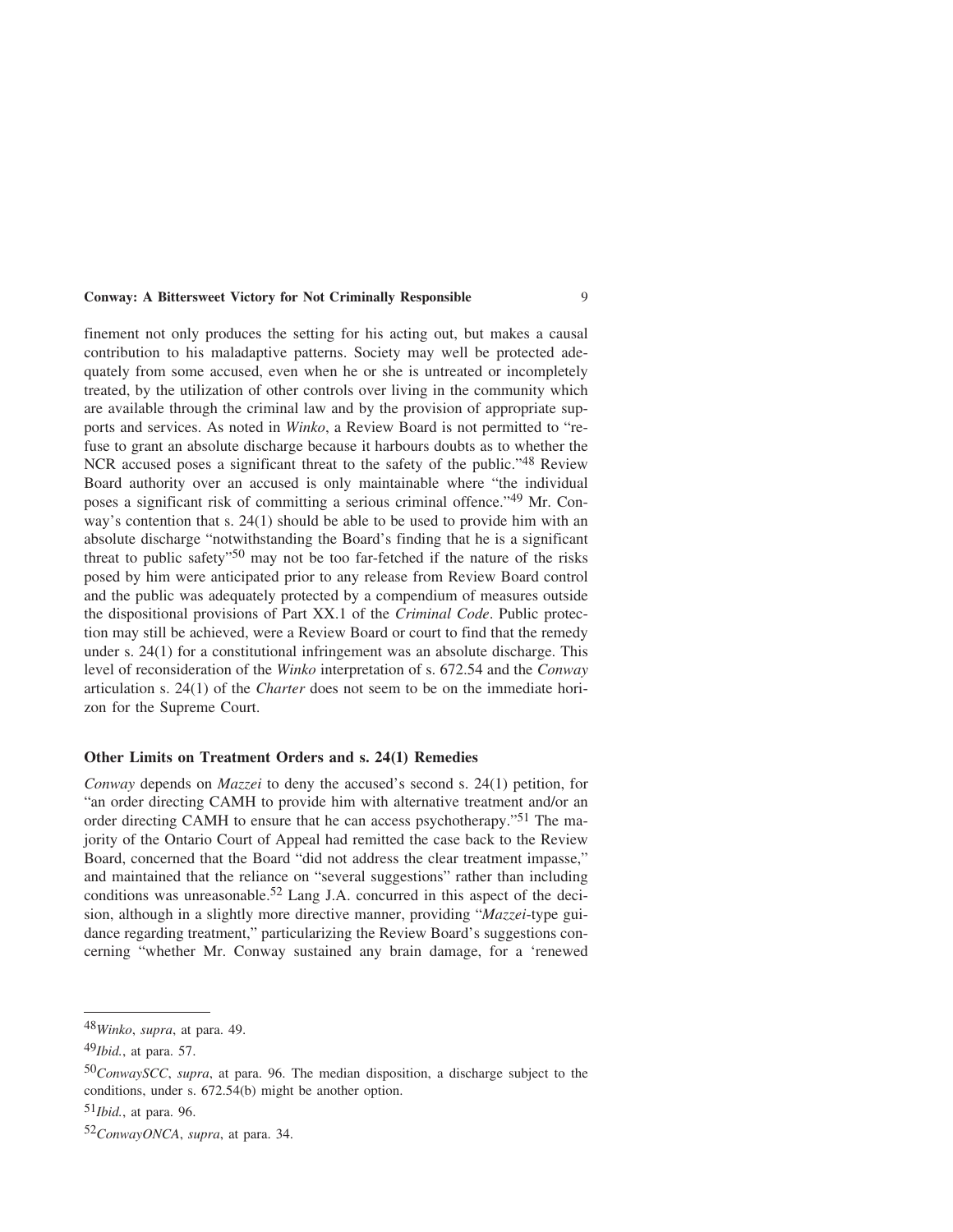treatment team' and for group therapy" as conditions<sup>53</sup> and specifying additional conditions recommended by a psychologist regarding "treatments other than medication."54 The Supreme Court rejected the accused's submission that a more powerful s. 24(1) order was due on the treatment issue, as they decided that such prescriptive authority under the *Charter* had been withdrawn from the Board by Parliament by s. 672.55 of the *Criminal Code* and because "*Charter* rights can be effectively vindicated through the exercise of statutory powers and processes,"55 noting *Nasogaluak*.

I have earlier commented critically on the limitations of *Mazzei*, contending that the decision was timorous and unjustifiably reluctant to tread upon clinical independence. The case was characterized as likely to "frustrate NCR accused who are caught in the web of an apparently supportive statute and caselaw, but whose actual ability to have their needs [to be] reintegrated into society is potentially thwarted, first by an unresponsive hospital and now also by an illogically constrained Supreme Court decision."56 Given the confining features of *Mazzei*, it is hard to have much confidence in the potential authority of any order emerging from it. The *Mazzei* interpretation of the *Criminal Code* will not reliably vindicate the accused's rights as seems to be assumed in *Conway*, and the weakness of the *Mazzei* strictures is evident, supplying additional impetus to the argument for a s. 24(1) remedy.

*Conway* is founded on another recent precedent, *Nasogaluak*, to justify withholding s. 24(1) relief, a case which I also earlier criticized for its remedial conservatism. Both *Nasogaluak* and *Conway* seem overinvested in the protective utility of statutes: "*Charter* rights can be effectively vindicated through the exercise of statutory powers and processes"57; "*Nasogaluak* [. . .] abruptly constrains the potentially more direct, flexible and forceful utilization of the remedial framework of the *Charter* without making it apparent why the Court was so reluctant."58 Admittedly, there is flexibility within s. 672.54 to consider some aspects of the broad narrative of the *Conway* case, but *Nasogaluak* confines the scope of *Charter* intervention to "exceptional cases,"<sup>59</sup> and the Supreme Court

55*ConwaySCC*, *supra*, at para. 103.

57*ConwaySCC*, *supra*, at para. 103.

58H. Archibald Kaiser, "*Nasogaluak*: Foregone Opportunities in an Unduly Restrained Sentencing Decision," (2010) 72 C.R. (6th) 29, at 31.

59*Nasogaluak*, *supra*, at para. 6.

<sup>53</sup>*Ibid.*, at para. 82.

<sup>54</sup>*Ibid.*, at para. 81.

<sup>56</sup>H. Archibald Kaiser, "*Mazzei*: Constrained Progress in Constraining Review Board Powers," (2006) 36 C.R. (6th) 37, at 53.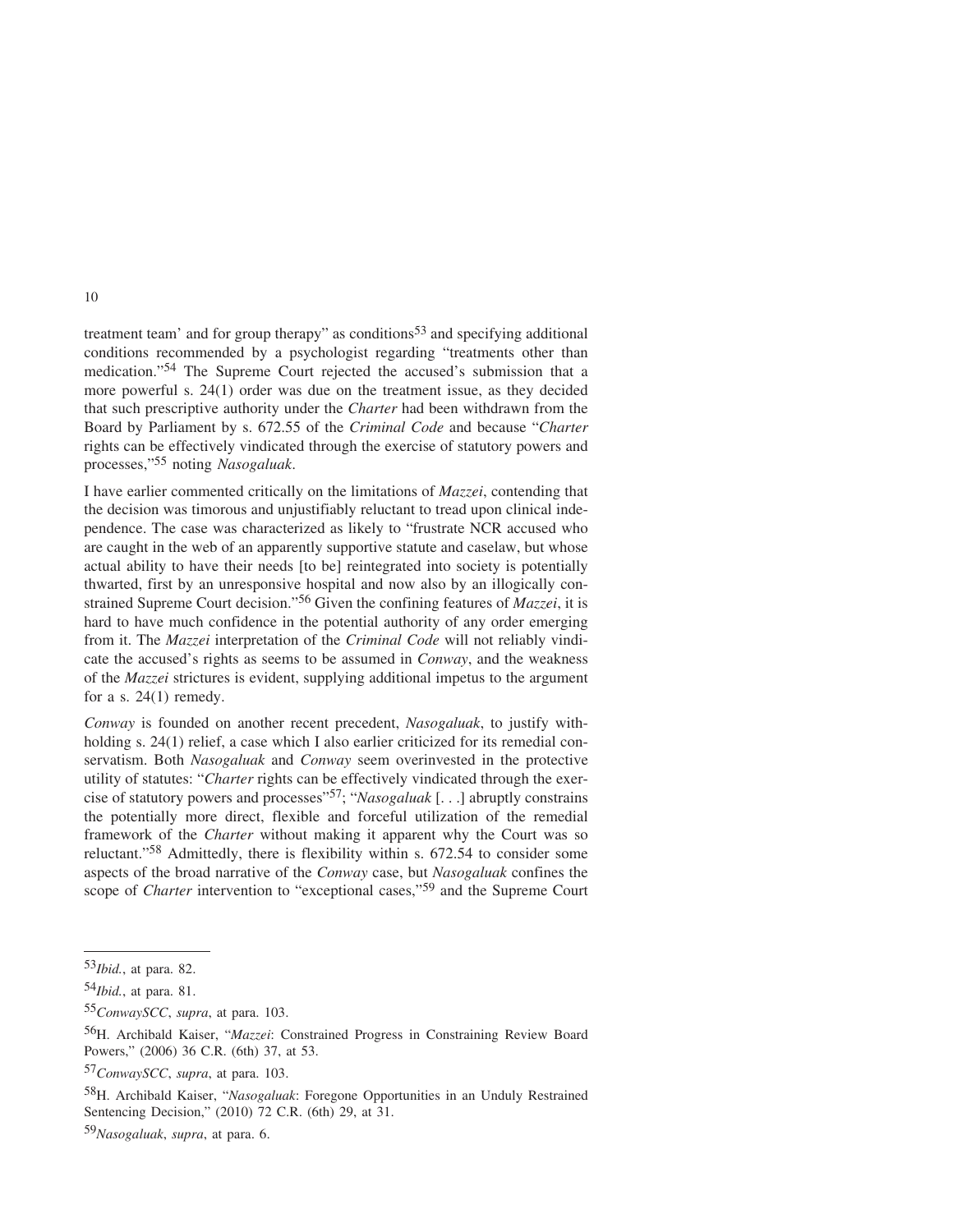was obviously unpersuaded that the aggregate of facts in *Conway* was sufficiently compelling.

*Conway* shows a Court content to deny the detained accused any constitutional remedy even where previous dispositions under the *Criminal Code* have never provided effective relief in a desperate set of circumstances. *Conway* offers insufficient solace to mental health detainees through the *Charter*, as the case fails to provide a release from Review Board controls or even to ensure that what could be an efficacious treatment regime sought by an accused within an institution will be delivered. Its stance does not seem consonant with its previously expressed assurance of the muscular supervision of the state by the courts for vulnerable people and is unmindful of any emerging responsibilities under the *Convention on the Rights of Persons with Disabilities*.

## **The Effective End to Proportionality for NCR Accused**

The rejection of any of the *Charter* remedies sought by Mr. Conway leaves this accused, already detained for twenty-six years, in a custodial forensic psychiatric facility with little hope of release and no guarantee he will receive the kind of treatment he wants, assuming his detention continues. It is possible that *Mazzei*type treatment conditions which the Review Board could add in a new hearing might breathe some fresh air into the prospects of his eventually being permitted to live in the community. Similarly, it is conceivable that the extension of s. 24(1) remedial jurisdiction to Review Boards by Conway might assist in addressing some of his needs within the institution as one of his counsel opined: "What you hope will happen is that decision-makers start to act in a way that complies with the *Charter*."60 These must be seen as distant prospects for this accused given the extraordinary length of his detention.

In an era where what passes as "law reform" in the criminal domain is dominated by a retributive, *ad hoc* and reactionary spirit, it may seem naive to call for the reintroduction of some kind of restraint on the indeterminacy of NCR dispositions. However, a number of factors coalesce to suggest this direction. The marathon impasse between this accused and the institutions in which he has been detained should highlight the urgency of legislative action. The restrained Supreme Court perspective on providing s. 24(1) remedies to direct either absolute discharges or treatment orders underlines a serious gap in the Mental Disorder Amendments. The human rights promoting paradigm for NCR accused, which is mandated by the *Convention on the Rights of Persons with Disabilities*, should help to resurrect the partial recognition of proportionality which appeared in the original mental disorder reform package.

<sup>60</sup>Makin, "Legal victory was historic, but plaintiff remains in psychiatric ward", *supra*.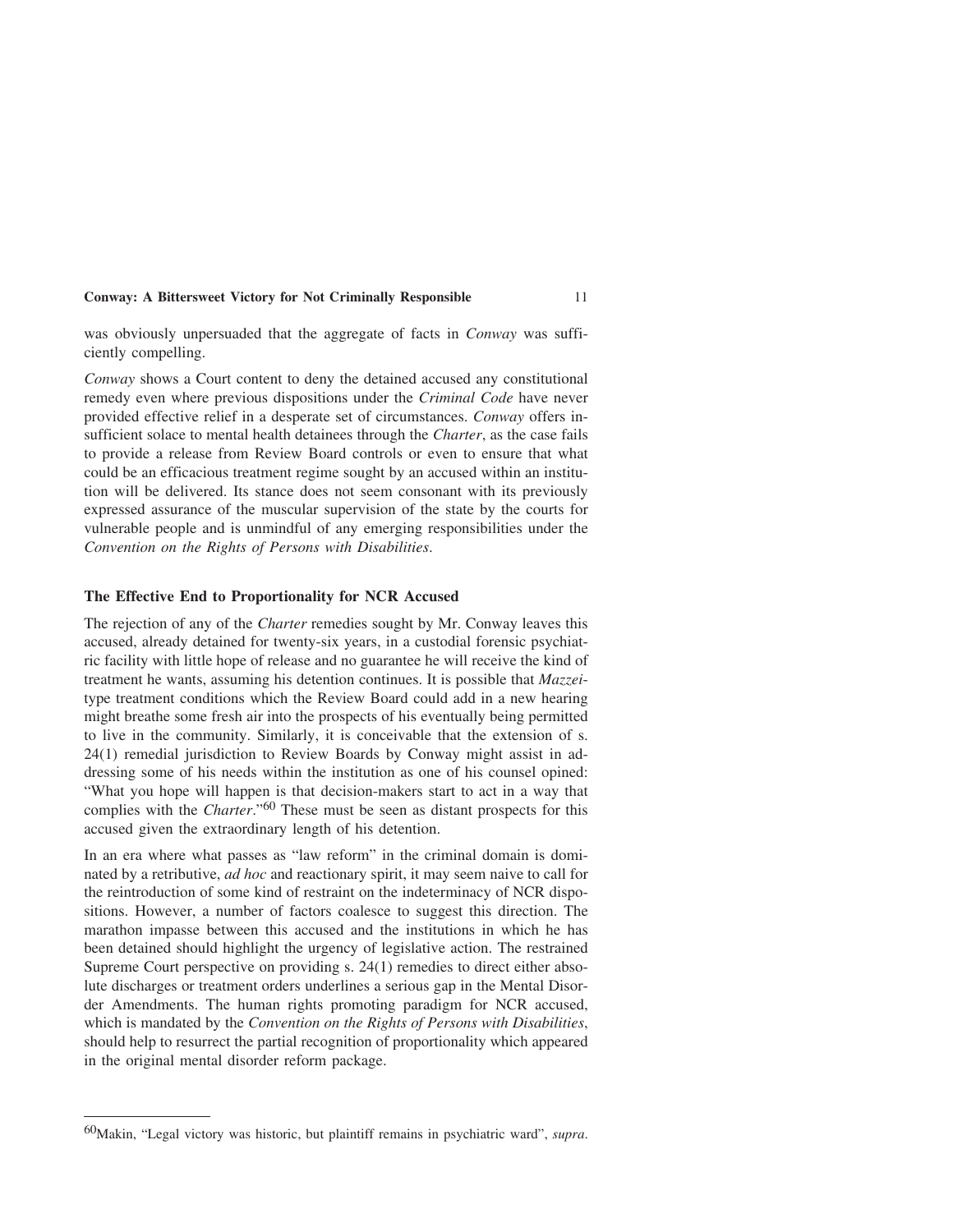When the Mental Disorder Amendments were introduced, Bill C-30 contained "capping provisions which were designed to guard against NCR accused being detained for longer periods than if they were convicted and sentenced."61 The unproclaimed sections were unfortunately repealed in 2006.<sup>62</sup> The rejection of this attempt to address the proportionality issue has been based on several factors. Partly, there was uncertainty over whether provincial mental health legislation could play an effective role in controlling some accused's release into the community at the end of a capped period of hospitalization.63 In addition, *Winko* rather summarily dismissed any concerns over the unproclaimed sections. In *Hoeppner*, the Manitoba Court of Appeal, addressing an overbreadth challenge to Part XX.1, had determined: "In the absence of a capping provision there is no measure of proportionality between the seriousness of the offence and the potential period of lost liberty."64 Without explanation, McLachlin J. (as she then was) simply said "I cannot agree" in refusing to accept this foundation of the s. 7 argument.65 Gonthier J. was more expansive in vetoing the vigilance about proportionality evinced by *Hoeppner*: "Capping provisions belong to the sentencing system and are not suited for NCR accused. The notion of proportionality cannot be applied to NCR accused because they did not rationally commit the criminal act in question."66 More fundamentally, he held that "[i]f punishment cannot be one of the objectives of Part XX.1, then the correlative principle of proportionality cannot apply either."67 Disappointingly, it has been recounted that the "Criminal Bar did not argue for regaining the capping provision," submitting that "it was sufficient from a justice point of view for a disposition order to be consistent with the principles concerning individual assessment and least onerous disposition set out in *Winko*."68 The Department of Justice adopted this perspective in its discussion of the repeal of capping: "However, recent court decisions confirm that, even without the capping provisions, the law already

<sup>61</sup>Joan Barrett and Riun Shandler, *Mental Disorder in Canadian Criminal Law* (Toronto: Carswell, 2006), at 1-14.

<sup>62</sup>S.C. 2005, c. 22, s. 24.

<sup>63</sup>Barrett, Shandler, *Mental Disorder in Canadian Criminal Law*, *supra*, at 1-14/5.

<sup>64</sup>*R. v. Hoeppner*, [1999] M.J. No. 113, 25 C.R. (5th) 91 (Man. C.A.), at para. 52.

<sup>65</sup>*Winko*, *supra*, at para. 71.

<sup>66</sup>*Ibid.*, at para. 171.

<sup>67</sup>*Ibid.*, at para. 172.

<sup>68</sup>Peter Carver and Cherie Langlois-Klassen, "The Role and Powers of Forensic Psychiatric Review Boards in Canada: Recent Developments" (2006) 14 *Health Law Journal* 1, at 9.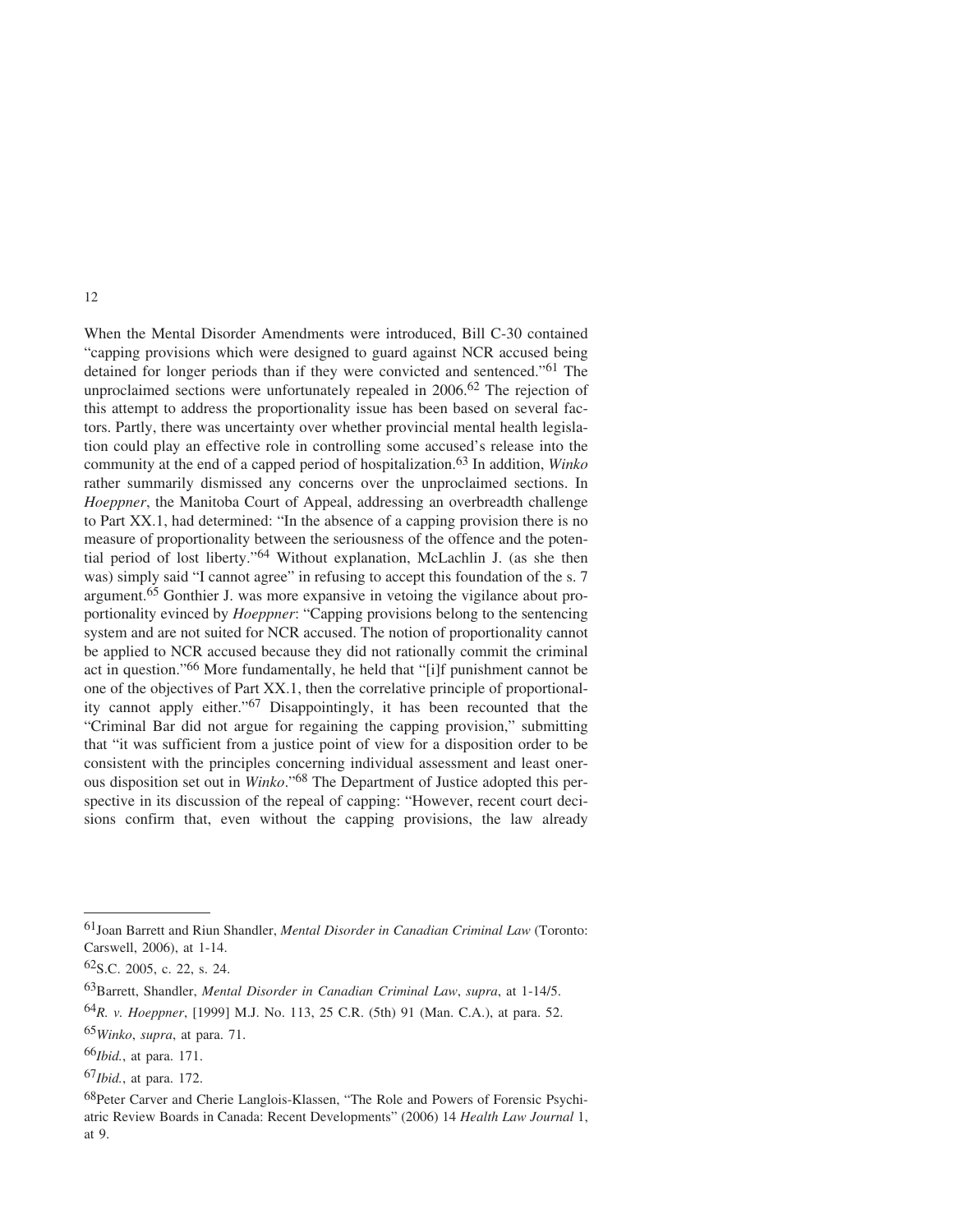includes sufficient safeguards."69 After *Conway*, it is difficult to believe that the defence bar would retain the same level of confidence in s. 672.54 and its judicial progeny.

None of the arguments advanced to eliminate the capping provisions are convincing. The supposedly stark contrast between punishment and treatment advanced in *Winko* seems simplistic and exaggerated when juxtaposed against the facts in *Conway*. Had Mr. Conway originally been found guilty of sexual assault with a weapon, he would have been liable to imprisonment for a term not exceeding fourteen years under s. 272(2) of the *Criminal Code* and would likely have received a sentence far below the maximum. Under the repealed sections, his capped period of Review Board control would have been "the shorter of either ten years or the maximum period of imprisonment,"70 surely a sufficient period to determine if the accused was amenable to treatment and to consider alternative ways of ensuring public safety were he released to the community. The virtual doubling of the statutory maximum for Mr. Conway's detention for his index offence appears cruel and draconian, even in light of his behaviour during his hospitalization. The summary by the Ontario Court of Appeal is replete with instances of his grossly inappropriate actions, but "allegations of physical assault are significantly less [frequent] than verbal assaults."71 Mr. Conway's institutional conduct, while no doubt obnoxious and unpleasant at times, may not demonstrate a high probability that the accused "poses a significant risk of committing a serious criminal offence" in the community.<sup>72</sup> The Bazelon Center, commenting on the duration of oversight of accused before mental health courts, expresses a more humane spirit, recommending that the supervision period "should never exceed the typical sentence and probationary period for the underlying charge," as to do so "would compound the discriminatory inequities people with mental illness already face."73

The dichotomization between treatment and punishment which supplies the foundation for the abandonment of such a fundamental principle as proportionality (and capping) crumbles in cases like *Conway*. This accused was charged with a serious crime and was found to have "committed the act . . . that formed the

<sup>69</sup>Department of Justice Canada, *Backgrounder*, "Measures to Modernize the Mental Disorder Provisions of the *Criminal Code*," May 2005, at 3.

<sup>70</sup>Barrett, Shandler, *Mental Disorder in Canadian Criminal Law*, *supra*, at 1-14.

<sup>71</sup>*ConwayONCA*, *supra*, at para. 8. Lang J.A. recorded that "there have apparently been no acts of physical assault," at para. 75.

<sup>72</sup>*Winko*, *supra*, at para. 57.

<sup>73</sup>Bazelon Center for Mental Health Law (2004), "The Role of Mental Health Courts in System Reform," at 29. Online: <http://www.bazelon.org/issues/criminalization/publications/mentalhealthcourts/>.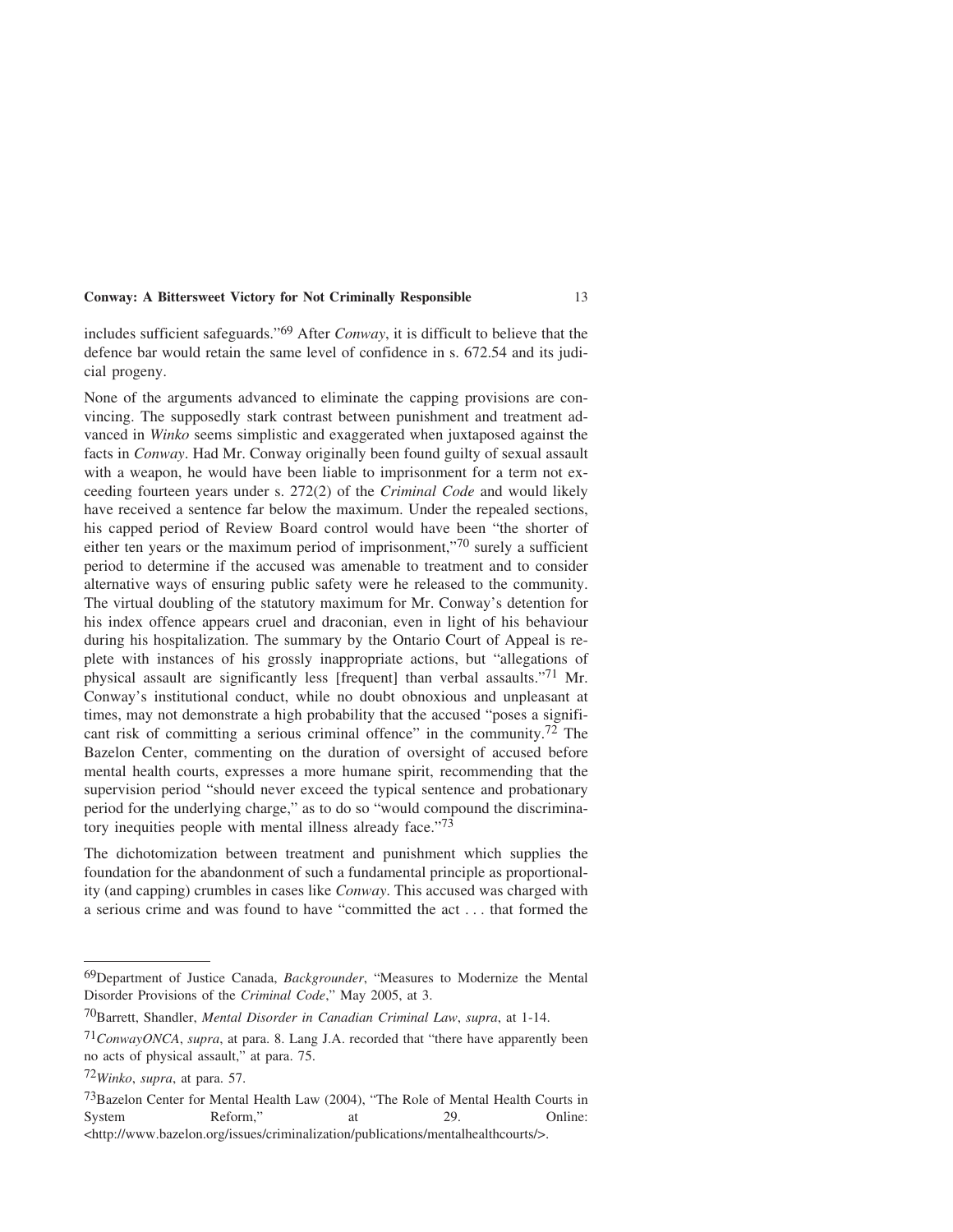basis of the offence charged," under s. 672.34 of the *Criminal Code*. As a result, he was directed to "be detained in custody in a hospital," pursuant to s. 672.54(c), and he has been deprived of his liberty for twenty-six years, during which time he has had to reside in an institution with strict controls over behaviour and has been subjected to forcible chemical restraints and involuntary seclusions. The restraint of his liberty and the intrusions upon his physical and psychological autonomy have all been purportedly authorized by either criminal or mental health law and have been carried out notwithstanding the accused's forceful objections. If the state sought to do precisely the same things as a form of punishment in a conventional prison, the accused would have benefitted from the shorter statutory maximum period of imprisonment and any corporal measures would have been more limited or forbidden. The outright prohibition on even making an argument that the duration or conditions of Mr. Conway's detention is disproportionate to the nature and severity of his index offence seems unjust and discriminatory. The reintroduction of the capping provisions would at least restore some sense of proportionality to such a disturbing saga.

#### **Further Discouragement of the NCR Defence**

As Don Stuart has observed, the mental disorder defence "will still likely result in indeterminate detention" and is "therefore likely to be rare, except in those cases where the accused faces the option of a long prison sentence."74 Kent Roach refers to the same hazards of indeterminacy of detention or subjection to conditions in explaining the infrequent invocation of the defence "despite evidence that many in our prisons suffer from a mental disorder of some form."75 The actual proportion of accused who advance the NCR defence is indeed small, 1.8 per 1000 adult court cases in 2004, although the same study predicts growth in the Review Board population of 2000 by 2015.76 Whether or not the NCR utilization rate will actually increase to this extent may be more uncertain after *Conway* and other developments.

Despite its propitious basic holding on Review Board authority over s. 24(1) remedies, *Conway should* discourage the use of the defence for some accused, particularly for people who have some of Mr. Conway's personality features. The tolerability of this accused's extremely long detention and the unwillingness of the Supreme Court to provide a *Charter* remedy for his detention or treatment should concern counsel defending clients who have a comparably complex or

<sup>74</sup>Don Stuart, *Canadian Criminal Law: A Treatise*, 5th Ed. (Toronto: Carswell, 2007), at 391-2.

<sup>75</sup>Kent Roach, *Criminal Law*, 4th Ed. (Toronto: Irwin, 2009), at 263.

<sup>76</sup>Latimer, Lawrence, *Research Report: The Review Board Systems in Canada: Overview of Results from the Mentally Disordered Accused Data Collection Study*, *supra*, at 12.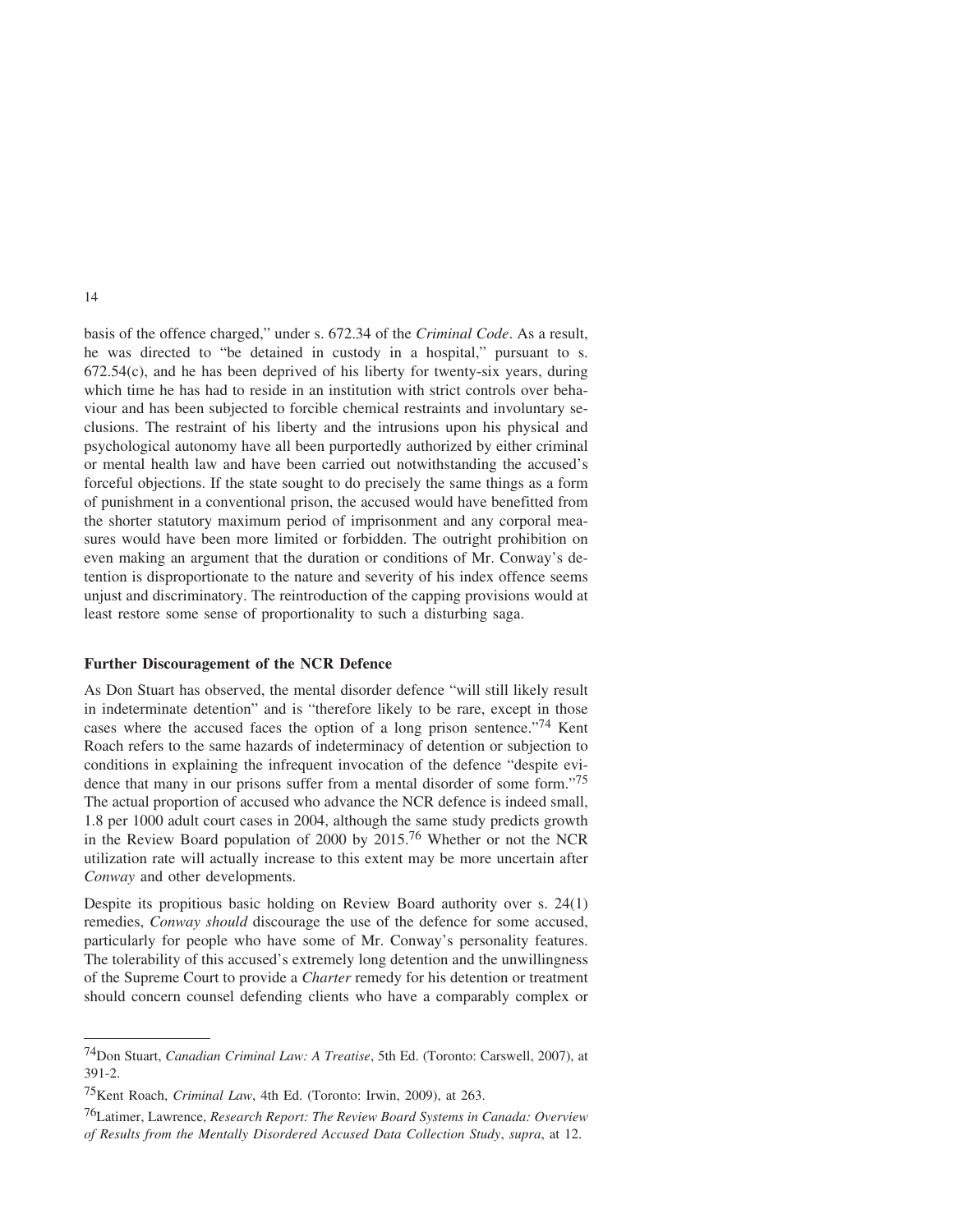uncertain diagnosis, including "an unspecified psychotic disorder, a mixed personality disorder with paranoid, borderline and narcissistic features, potential post traumatic stress disorder and potential paraphilia."77 Personality disorders can qualify as "diseases of the mind" and can, particularly when the accused exhibits features of other diagnoses, meander through the other requirements of s. 16. That said, counsel should assess the likelihood of the accused's successfully adapting to an institutional environment and the willingness of the accused to consider the conventional treatments which will likely be recommended. Some accused, for reasons that are quite intelligible and reasonable, may decide to reject psychotropic medications, preferring instead some type of non-biological treatment, such as psychotherapy. These treatment preferences may not accord with the dominant psychiatric outlook and the accused may become isolated and apprehensive, even hopeless, about his or her future. Other factors to consider in deciding whether to recommend the mental disorder defence include the general climate of the forensic facility. Efforts should be made to explore the experience of previous accused, the rehabilitative programs on offer, the levels of commitment of the treatment team to considering patient input, the policies of the institution regarding patient rights, any relevant academic or professional writing or public policy contributions by clinicians, and so on. A thorough analysis should encompass the fairness of local Review Board hearings, the thoroughness of its decisions in similar cases and the length of subjection to Review Board authority before the issuance of an absolute discharge in roughly parallel circumstances. Such planning should be part of any trial preparation where the mental disorder defence is legally viable.

In general, Hy Bloom and Brian Butler suggested (in 1995) that "[p]ost *Swain*, it is almost always advantageous to pursue the defence, particularly if your client has almost completely recovered"<sup>78</sup> and no longer represents a threat. Although Bloom and Butler advert to other factors in this evaluative process (such as "the consequences of an NCR defence" compared to "a mitigated sentence"),<sup>79</sup> their highlighting of the primacy of recovery does suggest the inadvisability of the defence of instances of complex, personality-interwoven, refractory cases such as *Conway*. Nonetheless, in a few instances accused will have little practical option but to advance the defence, for example, where an accused is charged with murder while floridly psychotic.

Where there are alternatives to advancing the mental disorder defence, preferably ones which might be the subject of a resolution discussion, these ought to be

<sup>77</sup>*ConwaySCC*, *supra*, at para. 10.

<sup>78</sup>Hy Bloom and Brian Butler, *Defending Mentally Disordered Persons*, 1995 (Toronto: Carswell, 1995), at 58.